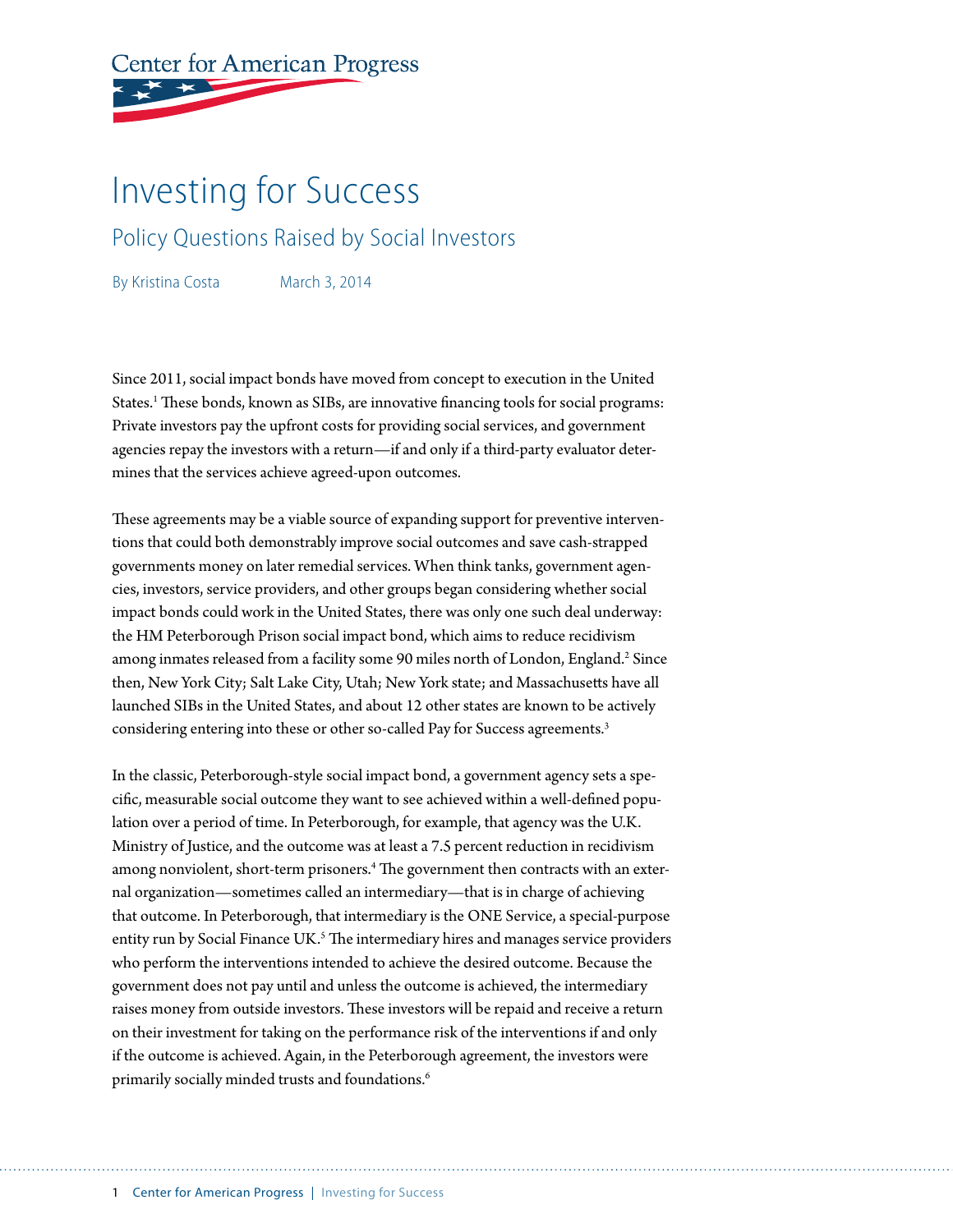But trusts and foundations are by no means the only potential investors for social impact bonds. The SIB trend is one development in the larger field of social finance, in which so-called impact investors seek blended social and financial returns, or what are often called double-bottom-line returns on their investments. Impact investors include individuals with high net worth who want to make more sustainable, responsible investments. They also include both small investment firms dedicated to impact investing as well as large financial institutions with community development divisions. And they include Community Development Financial Institutions, or CDFIs, which have made a wide range of investments in underserved communities for decades. Finally, foundations and trusts can be impact investors too. Many foundations have taken a pioneering lead in building the social finance field, from providing grants for research, education, and technical assistance to investing in individual transactions.

Social impact bonds are complex arrangements that require trusting relationships between a range of public, private, and nonprofit actors. But there is also considerable variation within each category of organization working on a SIB transaction. Foundations, CDFIs, individual impact investors, and large financial institutions have considerably different appetites for risk, as well as different organizational cultures, different expectations of return on investment, and different motivations for considering investing in a given social impact bond transaction. All of these factors mean that different investor types are likely to behave differently if they were to co-invest in a larger or more complex social impact bond transaction.

That's why in 2013, the Center for American Progress and the Council on Foundations jointly organized two roundtable conversations with potential social impact bond investors, bringing together representatives from foundations, CDFIs, and impact investment firms to discuss how each sector might envision participating in a social impact bond transaction. A limited number of representatives from the federal government and from intermediary organizations also attended the meetings. We partnered with Steven Goldberg, an independent social finance consultant, to produce two hypothetical investment cases. In each case, we made deliberate choices to vary the level of evidence for the proposed intervention, offered rates of return derived from government savings that would be realized over different time frames, and offered information about provider readiness and government actions to support social impact bonds.

#### **FIGURE 1 What is a social impact bond?**

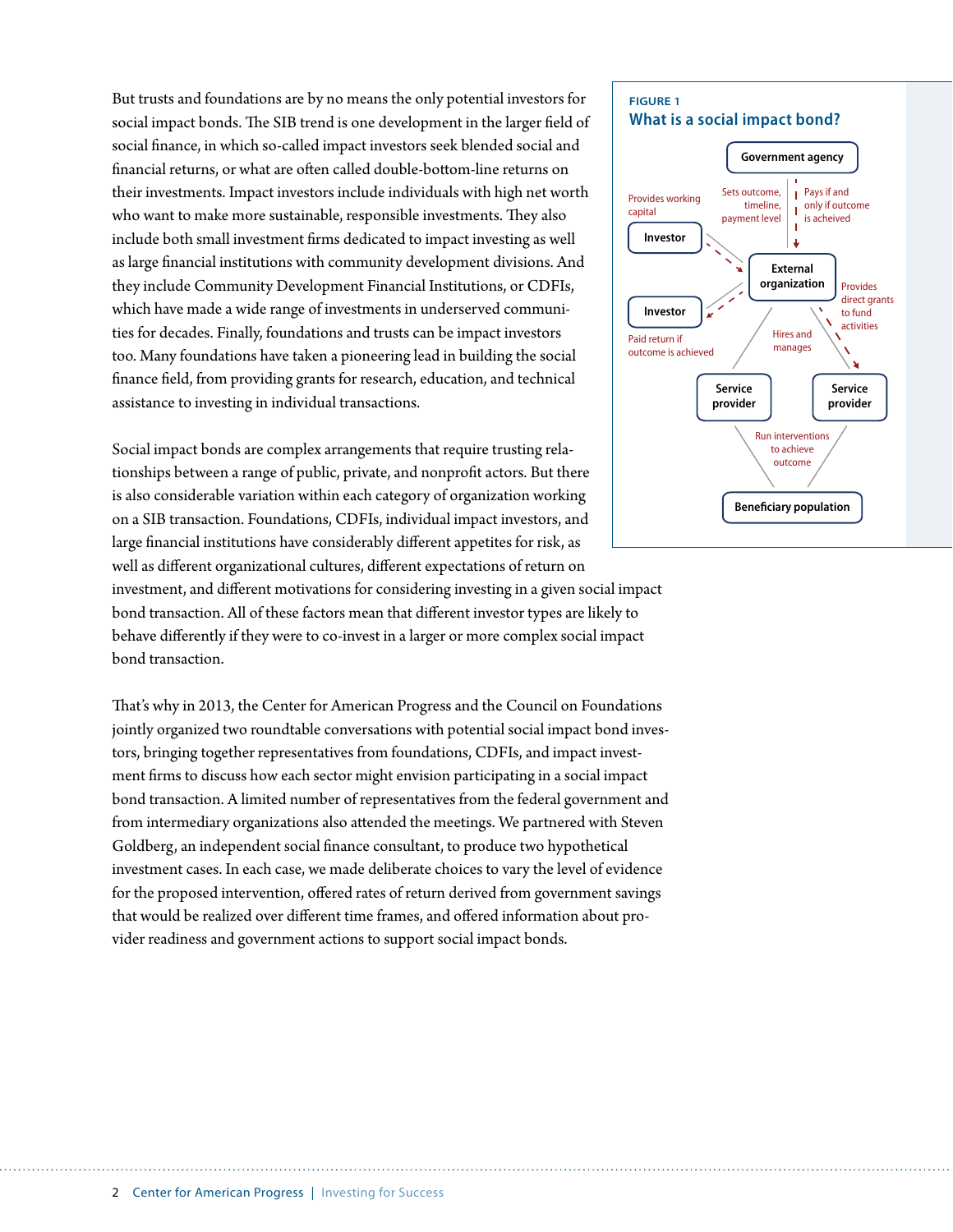Our process in designing these two roundtable discussions is explained in detail in an issue brief released jointly with the Council on Foundations, "Networking for Success: Building Networks Essential to Investment in Social Impact Bonds."7 Our intention in writing the investment cases was to try to elicit comments from different investor types reflecting on how institutions like theirs might approach co-investing in such transactions. At the time, the only active SIB in the United States was a deal targeting juvenile recidivism in New York City, in which \$9.6 million in investment from Goldman Sachs was guaranteed with a \$7.2 million grant from Bloomberg Philanthropies—ensuring that, even if the outcome were not achieved, Goldman Sachs was not risking most of its capital.<sup>8</sup> This was quite different from the all-or-nothing investment in the Peterborough social impact bond; we thought that offering hypothetical investment cases might free up different investor types to explore where they felt it would be most appropriate for foundations, CDFIs, investment firms, and so on to participate in the capital stack of a complex social impact bond transaction.

**Investment case studies**

#### Using social impact bonds to prevent child abuse and neglect

The scenario: We proposed a \$20 million social impact bond to prevent the children of 2,500 families from entering foster care over a period of five years, with a proposed intervention that was termed "promising" but had not yet been determined to be a "gold-standard" or a "top-tier" evidencebased intervention. In this situation, the cost of foster care for the state in 2011 was \$111 million and resulted in 2,700 placements. It is estimated that reducing the need by the level mentioned above would save the state \$54 million over five years. Depending on the terms of the deal and its successful outcome, the investors would be repaid their capital investment plus 5 percent or 10 percent of the state's savings, for a return of \$1.6 million or \$4.3 million.

#### Using social impact bonds to fund early childhood education

The scenario: We proposed scaling high-quality, early childhood classroom instruction, which is considered a top-tier evidence-based practice, for 5,000 low-income 3- and 4-year-olds in a state that did not currently have a state-funded public pre-K program. The program cost was \$60 million over seven years. In this situation, a cost-sharing agreement between the state and federal governments was proposed to repay an investment size of \$47.5 million, with a potential return on investment of 5 percent, or \$2.25 million.

The roundtables raised a wide range of important issues from the investor perspective, from the

crucial need to build networks and relationships between different investors and across sectors to a range of policy and research questions. We consider the importance of interorganizational relationships in "Networking for Success." This issue brief focuses on the policy issues discussed in both meetings and also reflects on some of the questions that the investor community needs to consider as the social impact bond market continues to develop. As a result, the issue brief is not intended to be a comprehensive overview of the policy, research, or technical assistance needs of the social impact bond sector or the investor community; however, the views shared in the meetings do offer valuable insight into some investor concerns.

Since the time of the meetings, SIBs have been launched in Salt Lake City, New York state, and Massachusetts. Each of these has had more complex investment structures than the New York City bond, and in each transaction, the institutional investors involved have taken on more and more risk.<sup>9</sup> These developments show that this is a dynamic and evolving market, and these reflections on our two roundtable discussions should be understood within that context.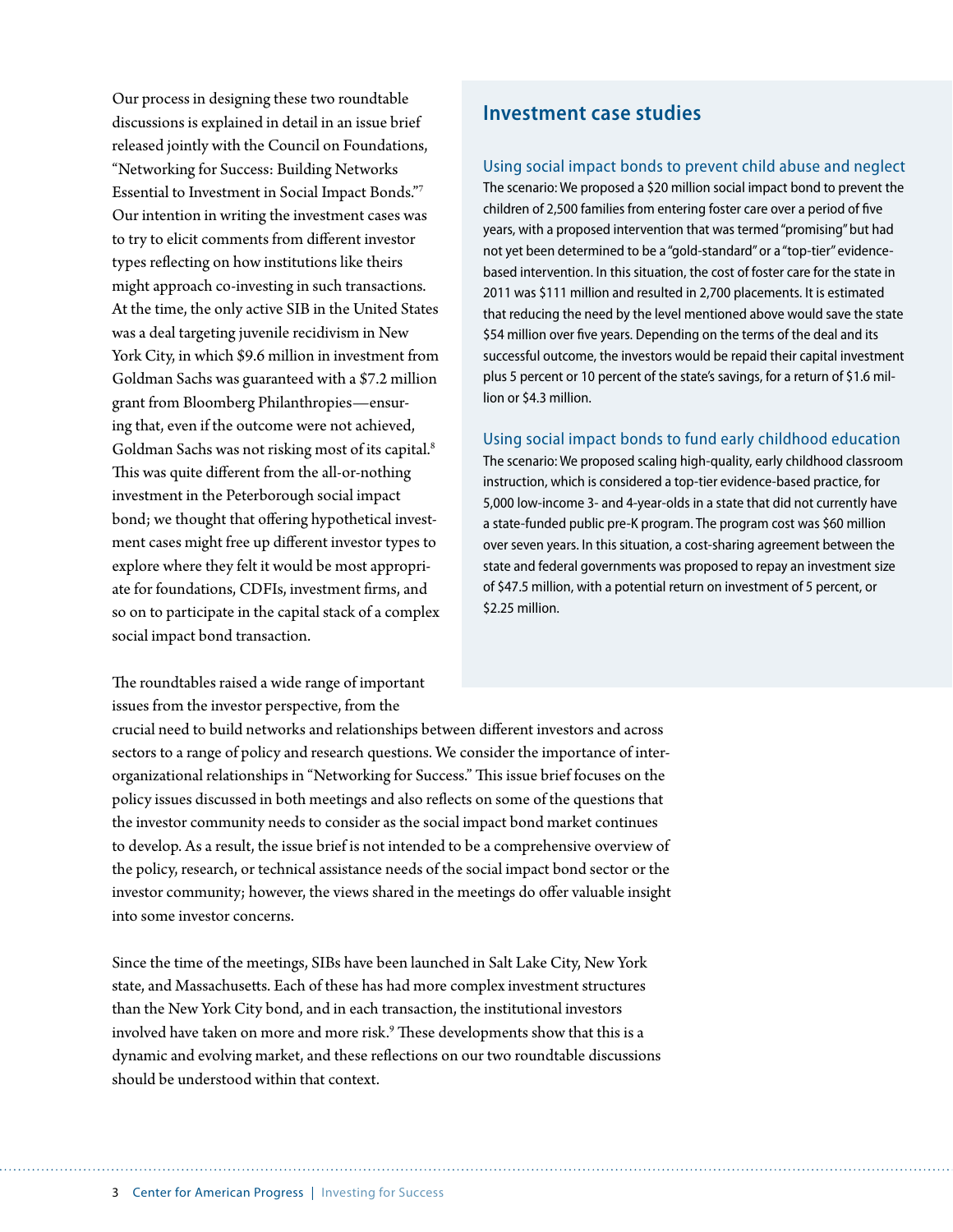### Policy needs identified by participants

#### Mitigate uncertainty and manage or share risk

Both groups focused on the risks in the two investment cases, and reflected on the difference between risk and uncertainty. All investments come with risks, and one of the benefits of social impact bonds to government is that there is a degree of risk transference—if the program does not perform, the government is not on the hook financially. But in these early days, the SIB market faces a lot of uncertainty as well. Different state and local governments have taken different steps to mitigate uncertainties such as appropriations risk—the danger being that, absent legal requirements, a future legislature or administration may fail to appropriate funds to repay a successful social impact bond transaction. Of course, until social impact bonds have been tested more thoroughly, there is a limit to how much government or any other actor can do to reduce uncertainty.

Both groups also asked whether there was a way for government to more actively share risk. This was partly motivated by a sense that the returns on offers in the hypothetical cases were too low for the level of investment and anticipated government savings but also reflected a broader structural concern. To the investors in the room, the government was "free riding" in the hypothetical cases, reaping most of the savings and benefits while shouldering none of the risk. This position omits the fact that governments in social impact bond transactions are taking on significant reputational risk, especially in early deals, should anything go awry. However, it is worth investigating appropriate ways for government to have more "skin in the game" in future social impact bond transactions.

#### Consider lessons from existing social impact vehicles and programs

Many participants expressed the need to carefully examine and learn from existing policy tools that drive social impact investing, including the Low-Income Housing Tax Credit, which helps subsidize the construction of housing for low-income families; the Community Reinvestment Act, which encourages commercial banks to invest in low-income communities; and the Community Development Financial Institution Fund, which helps provide capital to CDFIs. Not all lessons will be applicable to the SIB market, however. For instance, the Low-Income Housing Tax Credit is run through the tax code, while social impact bonds, as currently envisioned, will be paid for through the appropriations process, which can be more unpredictable.

But the lessons of past financial innovations can offer important guidance as the federal government considers how best to support the SIB market. Indeed, the Obama administration's fiscal year 2014 proposal to create a \$300 million incentive fund to support "Pay for Success" transactions at the Treasury Department could take lessons from the implementation of the Community Development Financial Institution Fund.10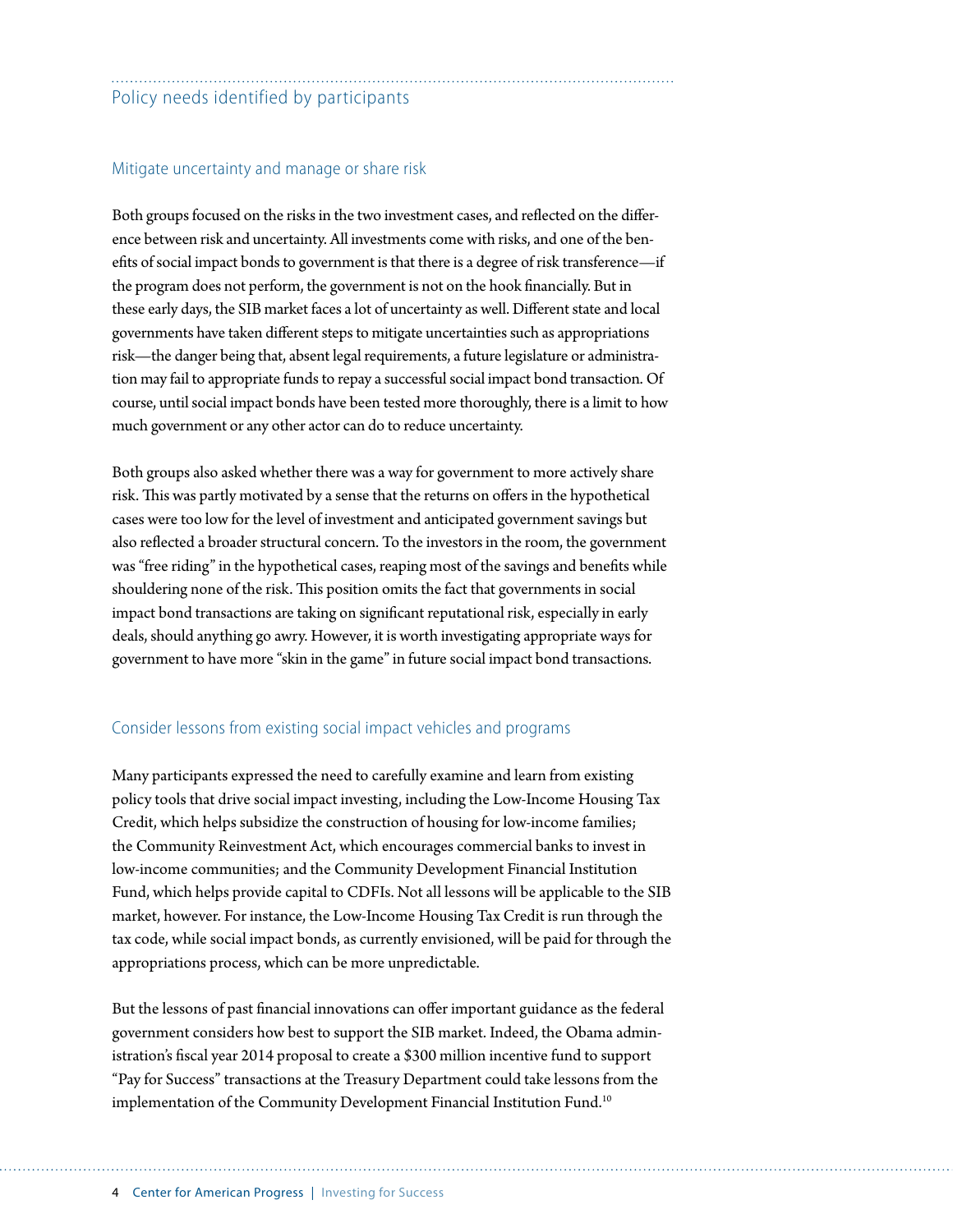#### Have a deeper conversation about social impact bond applications

Debate was heated at both meetings about the investment case that proposed a social impact bond to reduce the number of foster care placements. Some investors worried about perverse incentives, such as service providers feeling pressured to keep kids in dangerous situations. Others voiced concern about increased reputational risk if they invested in a deal in which any of the children came to harm. Still others objected to the proposed model of the intervention, which paired the nongovernmental service provider with the state child services agency on inspections of at-risk home situations.

In the United Kingdom, however, one ongoing social impact bond focuses on teenagers who are at risk of entering foster care; its example indicates the tool may be used to fund a similar effort in the United States at some point.<sup>11</sup> What the conversations made clear is that significantly more work still needs to be done to educate potential investors about the risks and rewards of getting involved in different social service areas and to build up legal standards for ensuring the population being served is sufficiently protected from harm.

#### Follow up processes after transactions conclude

Representatives from all investor types raised questions about what the plans were for continuing services or raising additional investments beyond the terms of the hypothetical cases. Some questioned whether social impact bonds on their own would be enough to prompt sustainable, systemic change in how we prioritize, fund, and evaluate social services from a government perspective. Others wanted lower or shared investor risk as a method of encouraging repeat investment and replicable transactions. Still others pointed to the tension between funding interventions with high levels of evidence of success, as is the case with many early social impact bonds, versus using these bonds to fund riskier or more innovative programs.

Given that we convened these meetings to discuss what would prompt investors to enter into a social impact bond, the concern about what happens after the end of a social impact bond was somewhat unexpected. However, there is clearly a need for more research on these questions as more transactions are funded and begin to demonstrate results.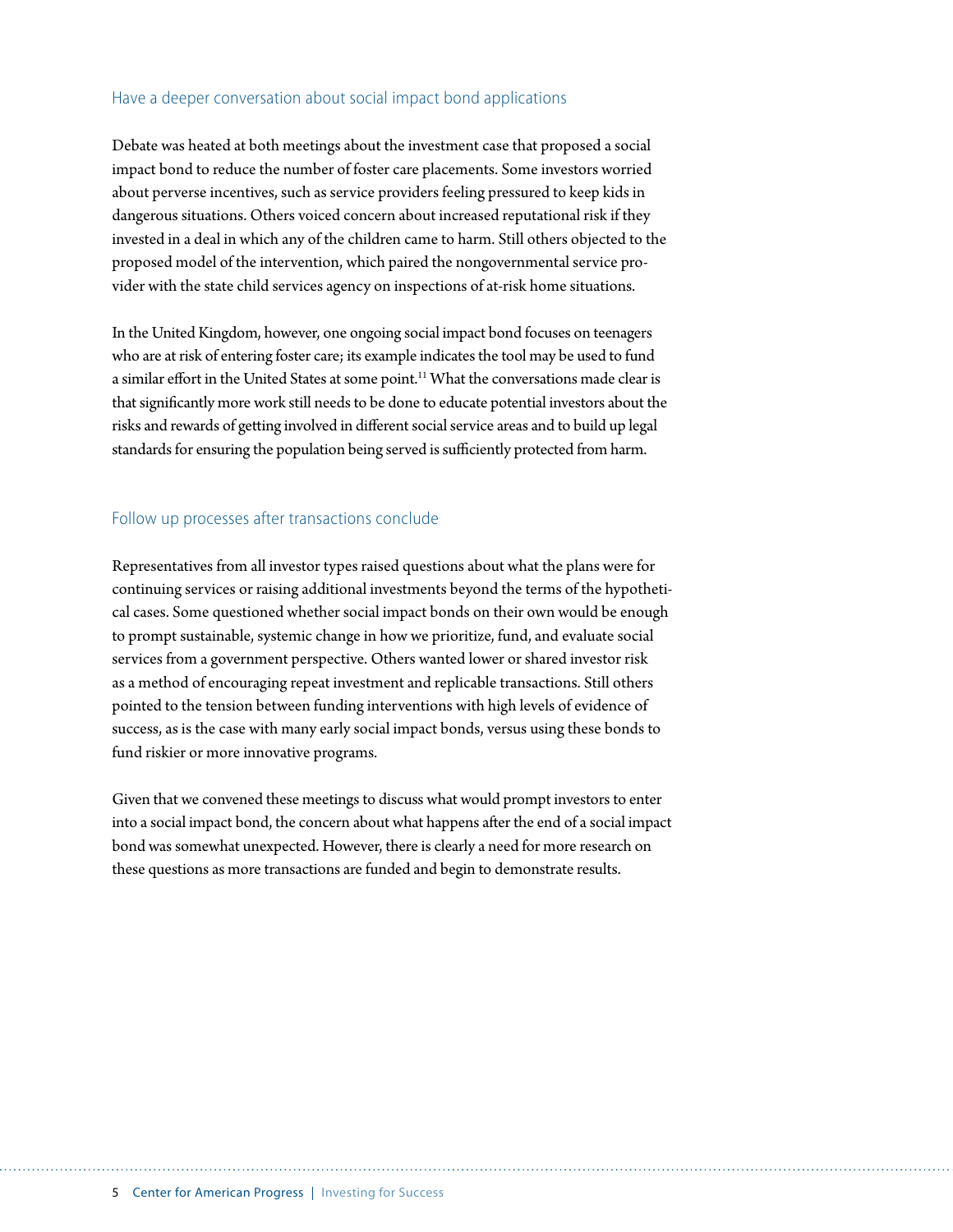### Conclusion

The conclusions drawn from these meetings are based on a small sample size, but in spite of the limited number of participants, the two sessions led to energetic, wideranging, and spirited conversations among a diverse range of potential and active social impact bond investors. As the SIB field develops, these and other debates will continue, and more questions are likely to be raised. But improving relationships and building networks between investor types and other sectors involved in social impact bond transactions will certainly help determine answers to these and other issues.

*Kristina Costa was a Policy Analyst in economic policy at the Center for American Progress at the time of the drafting of this brief.*